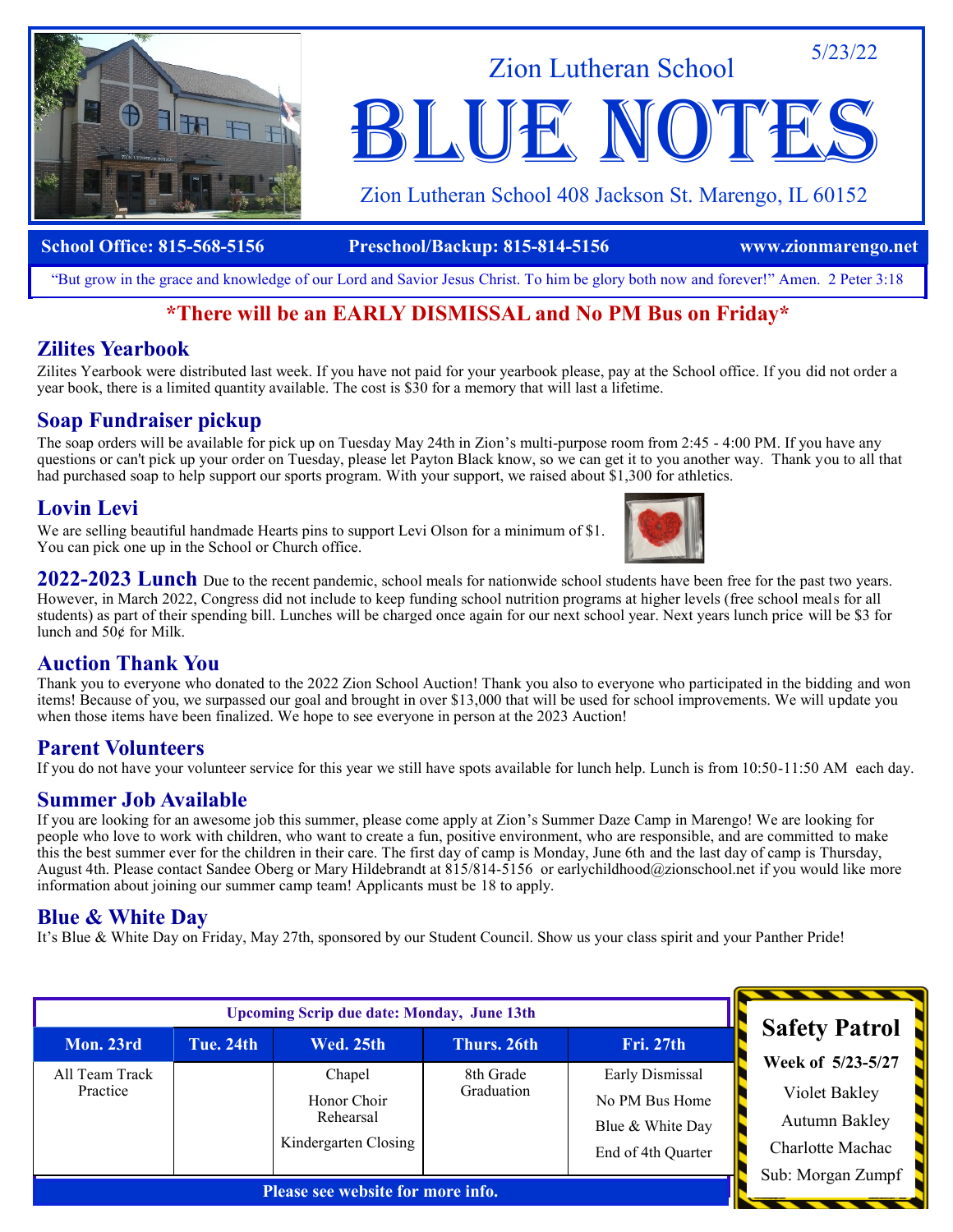### End Of Year Information

### **Medicines**

All medicines which have been kept in the school office for students must be picked up by a parent no later than Friday, May 27th. **ANY MEDICINES LEFT AFTER THAT DATE WILL BE DISCARDED.**

### **Lunch Account**

All outstanding Milk fees must be paid by Friday, May 27th.

- K-7 Graders: Positive balances can be carried over to next year, refunded, or donated to someone in need.
- 8th Graders: Positive balances can be refunded, transferred to sibling, or donated to someone in need. (8th Graders: negative balances must be current before your diploma will be signed.)

If we do not hear from you by May 27th your lunch balance will be rolled over for next year. Please let Mrs. Lindsey Olson know your intentions. Thank you!

### **8th Grade Graduates**

We have sent release forms to all the 8th grade parents. In order to release your child's records to the high school he/she will be attending in the fall, we need to have you fill out, sign, and return the release of Records. Please return the form to the school office by Tuesday, May 18th. If you do not release your child's records

### **Lost & Found**

Our Lost & Found is overflowing with many items. The weather has been changing and students may not realize that something is missing. Even if your child does not think he lost something, please take a look to make sure. Every year the school lost and found contains many personal items of clothing & many other items that are never claimed. These items will be donated to a local charity on June 1st.

### **School Physicals**

School Physicals are required for those entering preschool for the 1st time, Kindergarten, and 6th grade, prior to the first day of school (6th grade regular physicals can also be used as the required sports physicals), and those involved in grades 5-8 sports programs.

**DENTAL** is needed by Kindergarten, 2nd, and 6th grade with the exam done within the 18 months prior to May 15th

**EYE EXAM** is required for those entering Kindergarten or enrolling in for the first time in public, private or parochial schools. This must be done October 15th of the current year each year.

**FORMS** The doctors should have forms. We also have the forms available in the school office or/at zionschool.net.

### **Vision and Hearing Screenings**

Vision and hearing screening will be done on August 24th & 25th, 2022, as mandated, for the following children:

**Vision:** Preschool, Kindergarten 2nd, 8th, all new students and students receiving special education services.

**Hearing:** Preschool, Kindergarten, 1st, 2nd, 3rd, all new students and students receiving special education services.

Re-screening will be done on September 7th, 2022.

Vision screening is not a substitute for a complete eye and vision evaluation by an eye doctor. Your child is not required to undergo this vision screening if an optometrist or ophthalmologist has completed an signed a report form indicating that an examination has been administered within the previous 12 months and that evaluation is on file at the school. Vision and hearing screenings are not an option. If a vision or hearing examination report is not on file at the school for your child, then your child in the mandated age/grade/ group will be screened.

### **Tuition Assistance**

If you are experiencing financial difficulties but want to continue to send your child(ren) to Zion , we encourage you to contact the school office to get information about tuition assistance.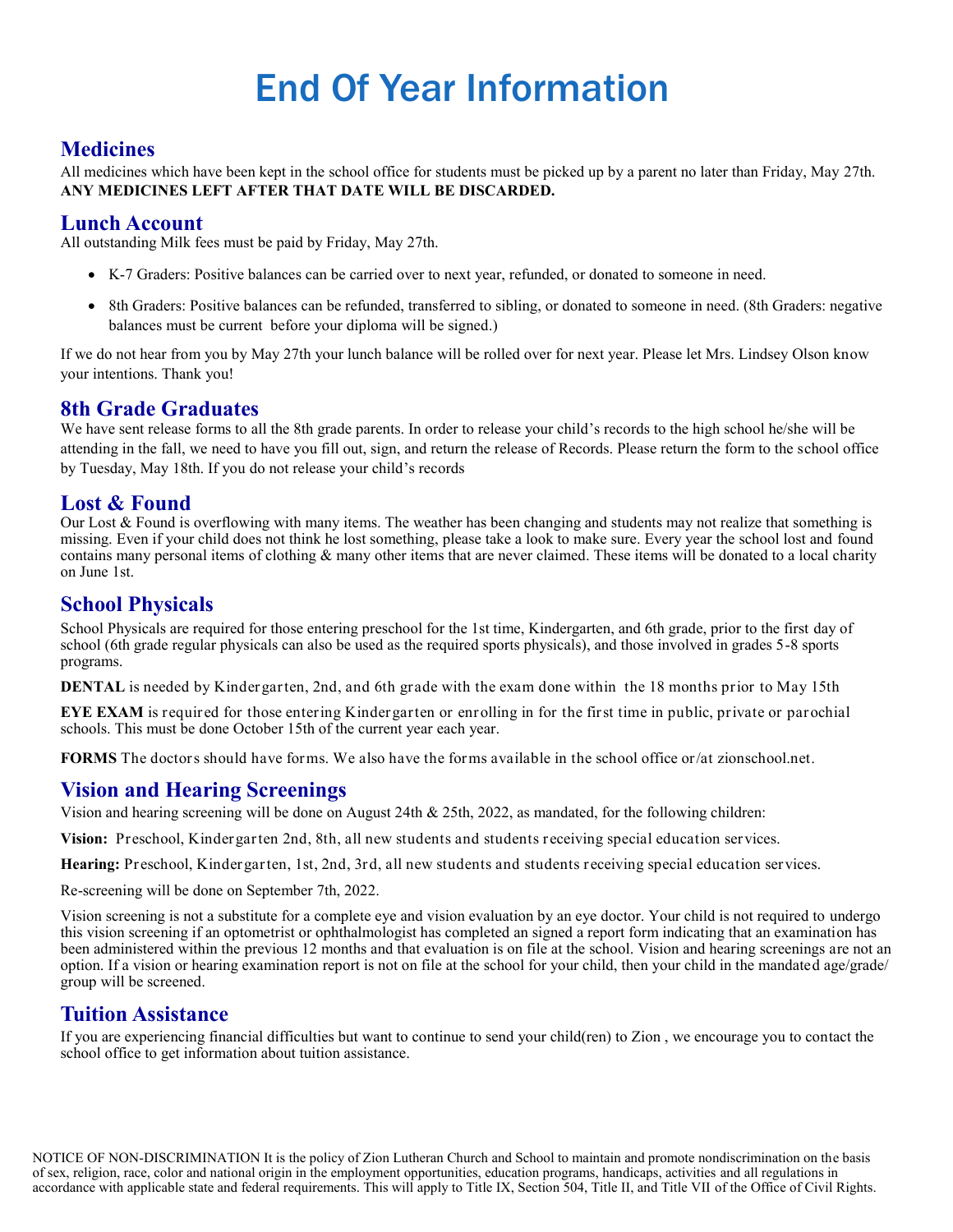

# **FREE Food for Kids**

Where: Zion Lutheran Church 412 Jackson St. in Marengo



- When: June 6, 2022 thru August 4, 2022 Monday Friday Breakfast 8:00 - 9:00am, lunch 11:30 - 1:00pm
- $Who:$ Any child 18 or younger
- To provide a healthy & GREAT tasting meal!  $Why:$ No Reservations needed. Just show up and eat!

Sponsored by: USDA, Illinois State Board of Education, and Zion Lutheran Church Equal opportunity providers and employers

For more information call: Sandee or Mary 815/814-5156